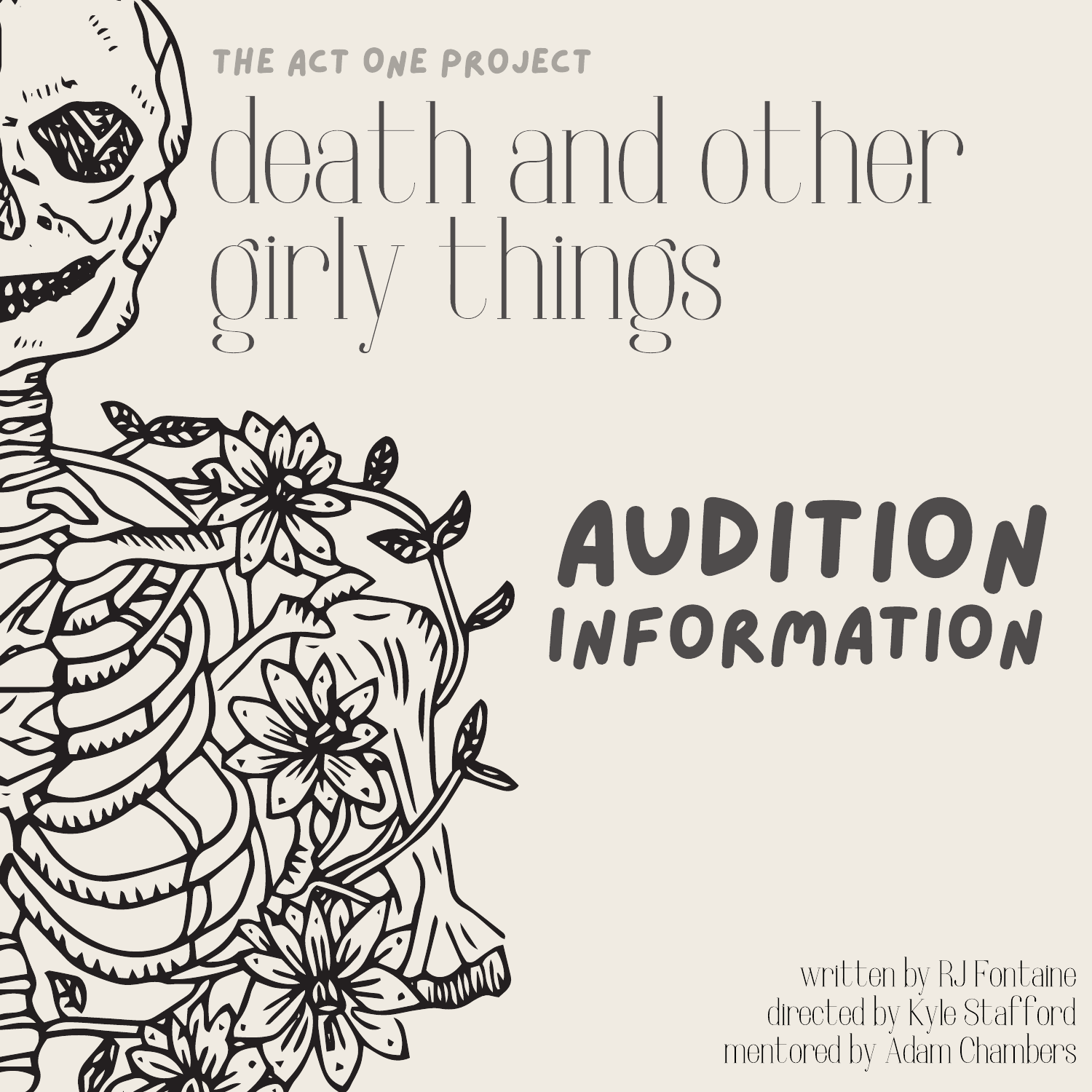

Death and Other Girly Things, written by RJ Fontaine follows the story of Pam and Paul. Pam, a young divorcee, purchases a replica of a baby's skeleton from the 1800's. She goes viral for this, thus catching the attention Dr. Paul Kostopolous, a professor at Yale university for funerary and mortuary studies.

The two travel across the United States interviewing women on thoughts and experiences of death and grieving. Pam's family struggle with issues regarding trauma, sobriety, and heartbreak.

This dark-comedy covers topics and subjects such as death, trauma, drug abuse, and grief. Please use this to help select audition pieces.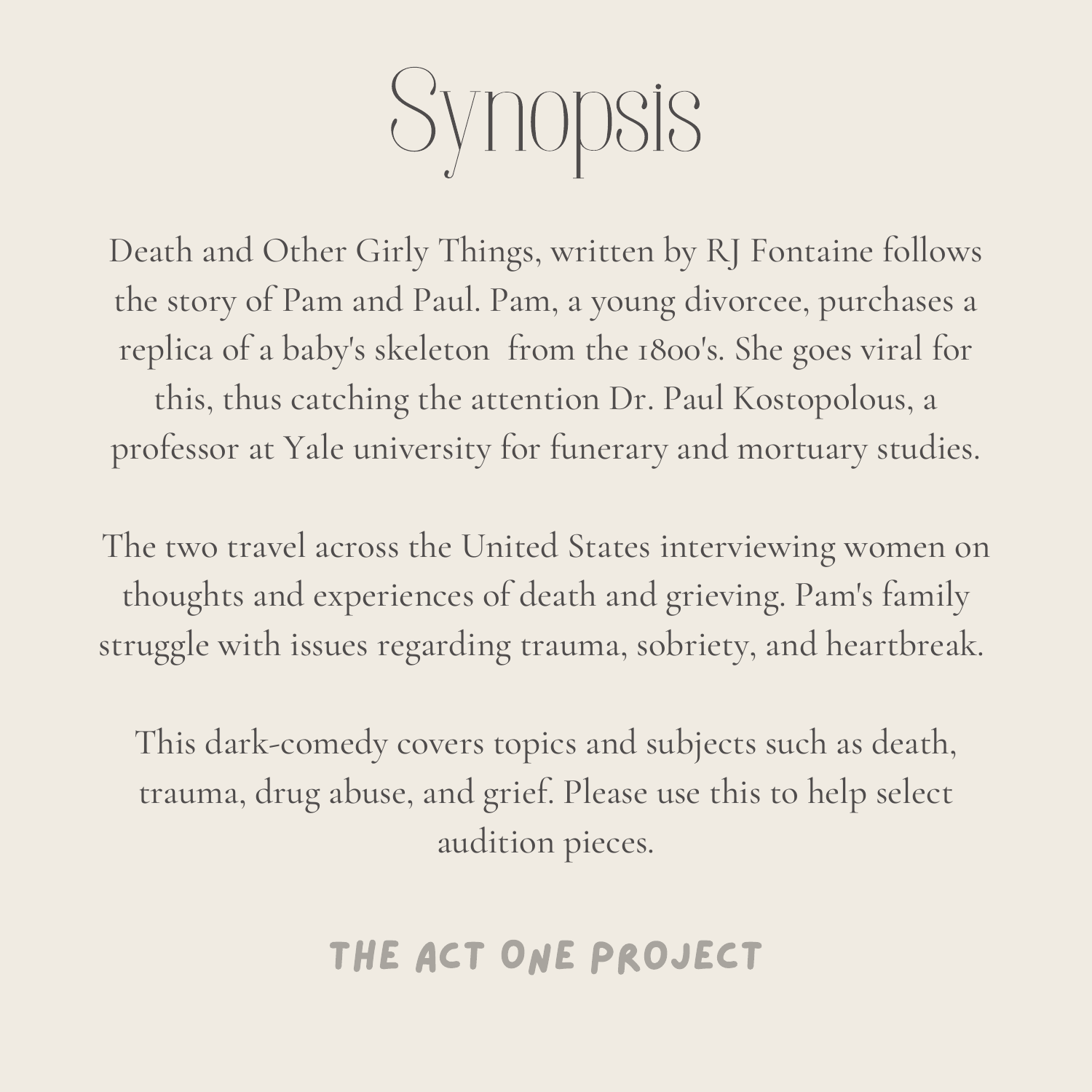Pam - LEAD. Young divorcee with an unusual sense of hope. Ability to explore emotion and really express emotion. Incredible comedic moments. Drama/comedy skills needed.

Dr. Paul Kostopolous - LEAD. Young professor at Yale with a quirky style. Smart, knowledgable, and intelligent.

Shirley - SUPPORTING. Pam's mother. Southern. Plucky and reliant on her cane.

Martha - SUPPORTING. Pam's older sister. Southern. Exhausted, trying to connect with child.

Mary - SUPPORTING. Pam's younger sister. Southern. Influencer. Decidedly worldly.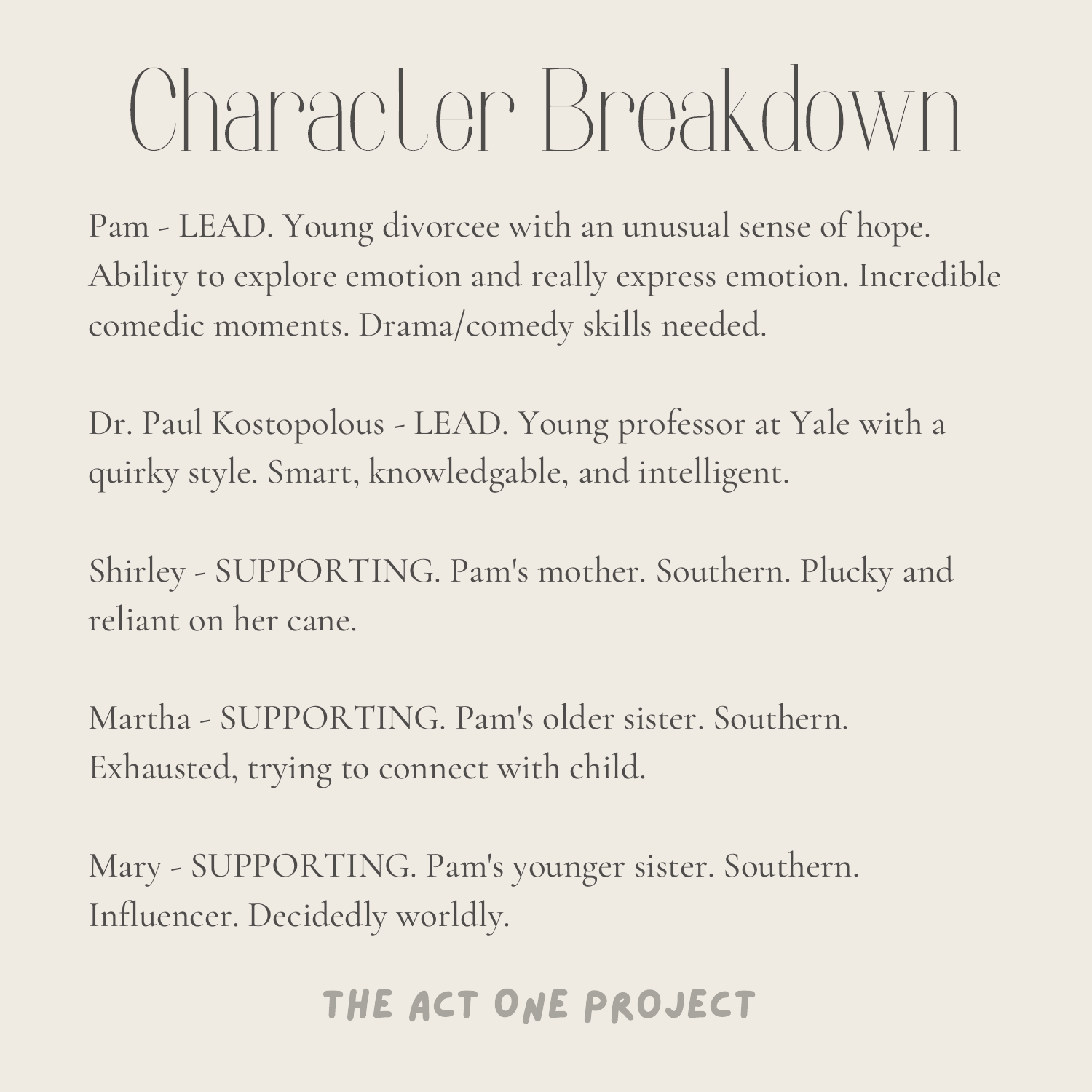Jimmy - SUPPORTING. Pam's younger brother. Southern. Feral, but kind.

Brian - SUPPORTING. Martha's husband. Southern. An alcoholic.

Jed - FEATURED. Pam's estranged father. Southern. Problematic.

Michael - FEATURED. Pam's ex husband.

Faith-Lynn - FEATURED. Hokey hometown news reporter.

Charlean - FEATURED. Pro-lifer. Earnest.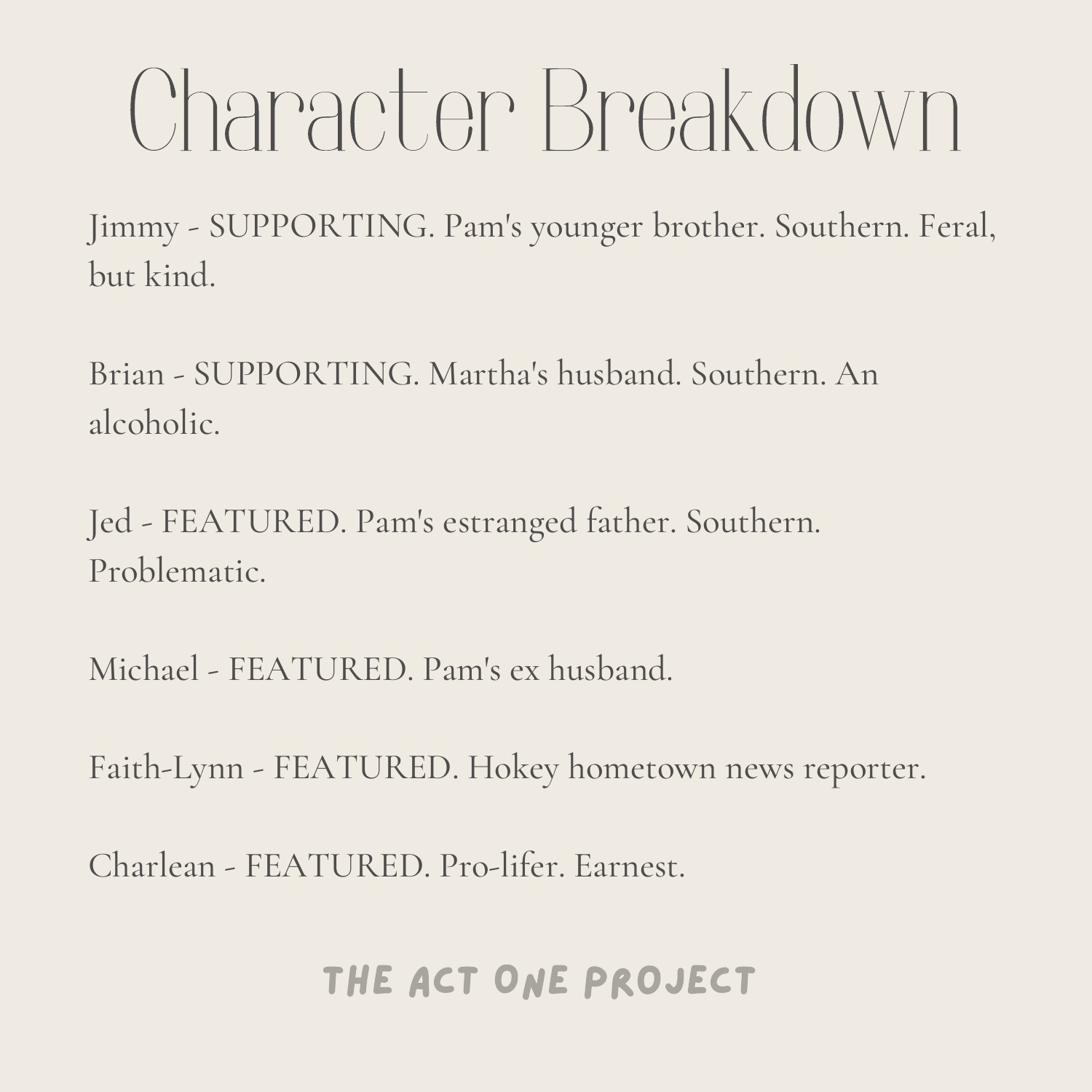Funeral Director - FEATURED. Serious. Honest.

Collector - FEATURED. Matter-of-fact. Blunt.

Late Night Host - FEATURED. Funny, attention seeking.

Diamond - FEATURED. A hard-edged pageant coach. Physical, strong dancer. Hardass but cares for her students.

Lirah - FEATURED. A colorful art-school drop out. Expressive, honest, and truthful.

Dylan - FEATURED. A socially-inept hacker queen. Smart, witty.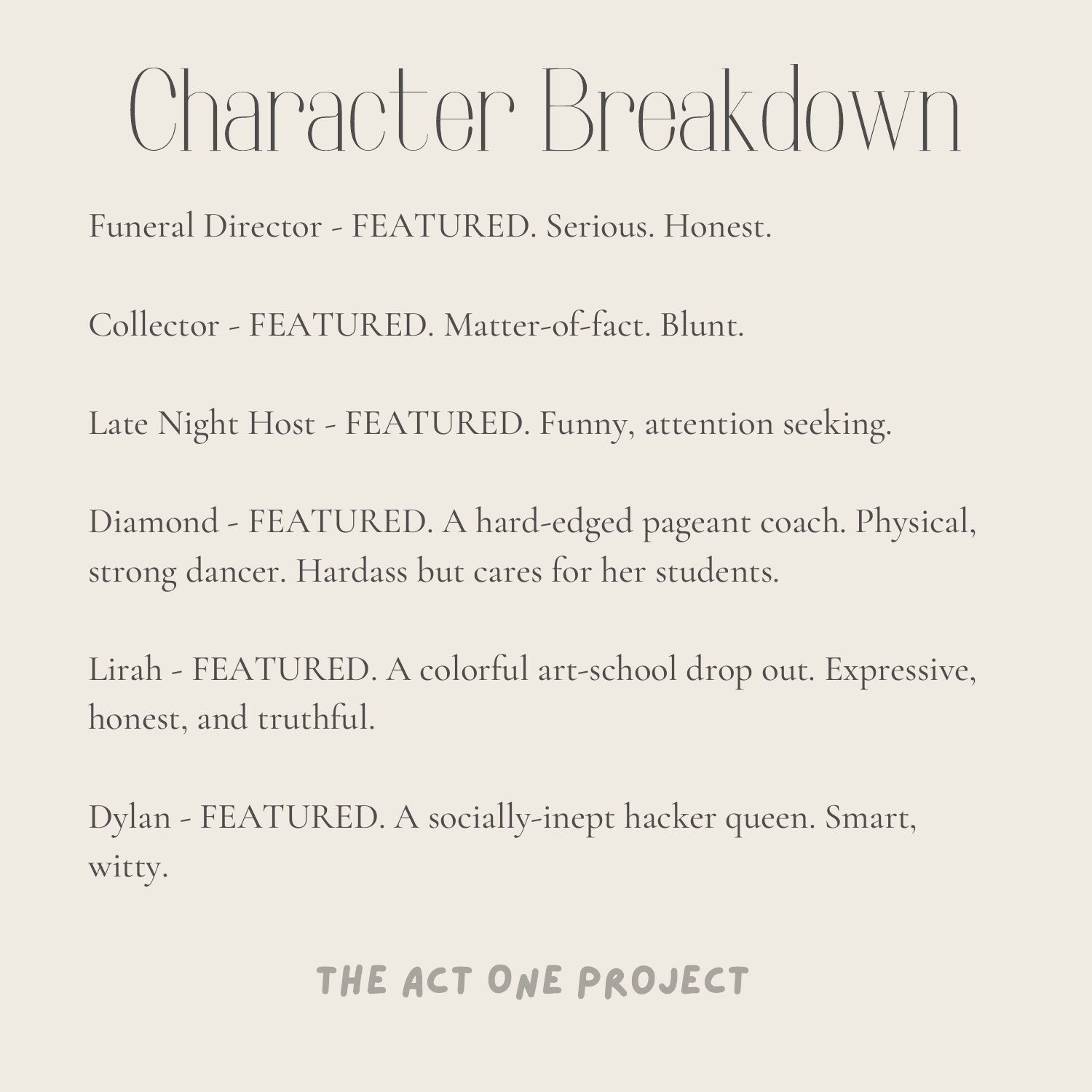Bob - FEATURED. A "regular" guy.

Roberta - FEATURED. Bob's wife. An aerobics instructor. Violet - FEATURED. Pam's aunt. Campy, trailer-park glam. Hannah - FEATURED. A mortician. Intricate, complex. Bartender - FEATURED. Michael's new fiancee. Sweet. Margot - FEATURED. New Yorker with... boyfriends. Doctor - A normal medical professional.

\*Featured characters will most likely be doubled.

### THE ACT ONE PROJECT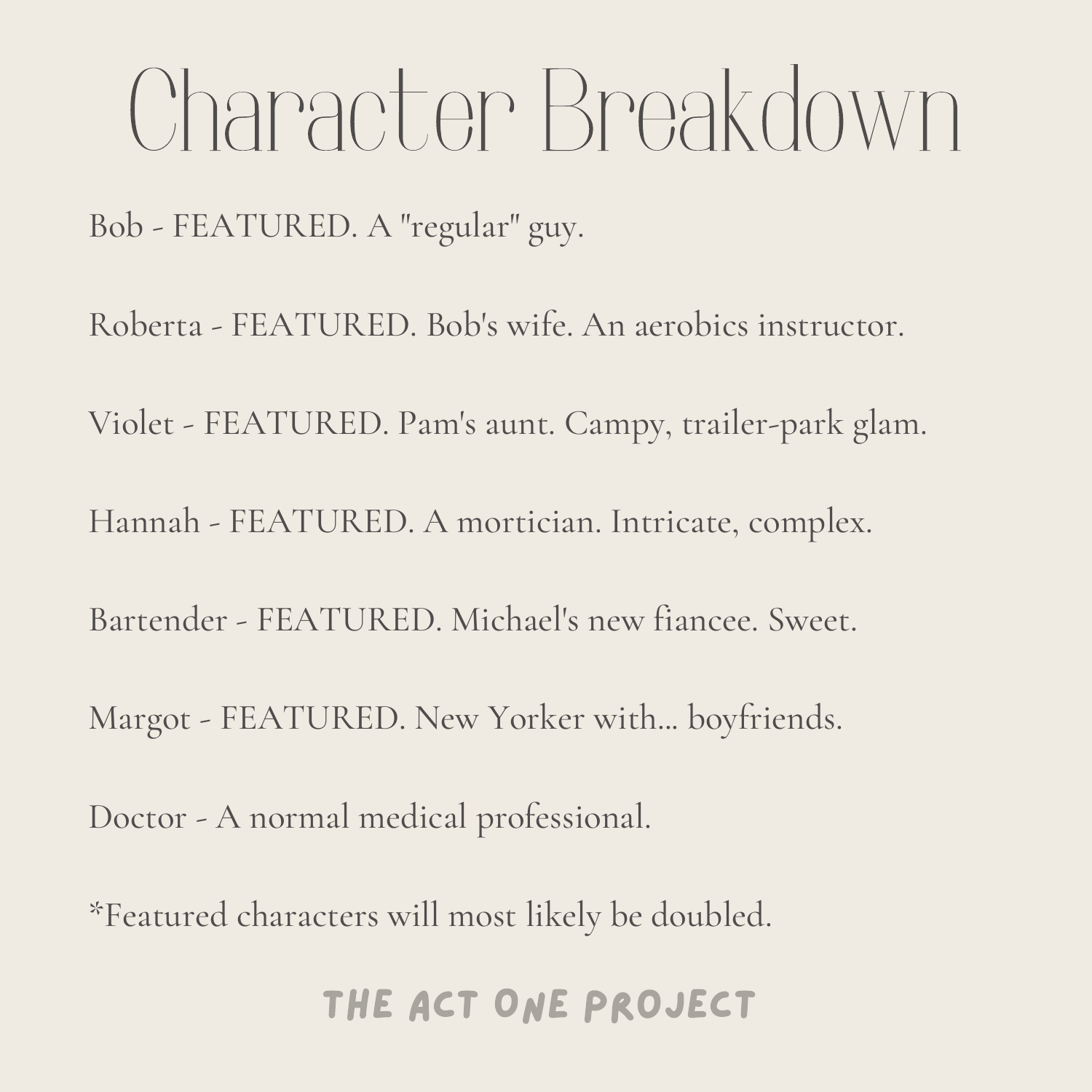### Self Tape Information INFORMATION:

Send in a self-tape of yourself performing a 1-2 minute 1. contemporary monologue.

Please slate with NAME, AGE, WHAT YOU'RE a. PERFORMING and WHERE YOU'RE BASED (Timezones are fine)

Fill out the Google Form in our bio to submit your self-tape! 2.

Monologue-wise, we're looking for a 1-2 minute contemporary piece. This show is a dark-comedy so both dramatic and comedic pieces are gladly encouraged. Stay away from pieces that are child-ish. This show is real, deep, and mature.

*DUE DATE: Friday, March 26 at 11:59 PM PST.*